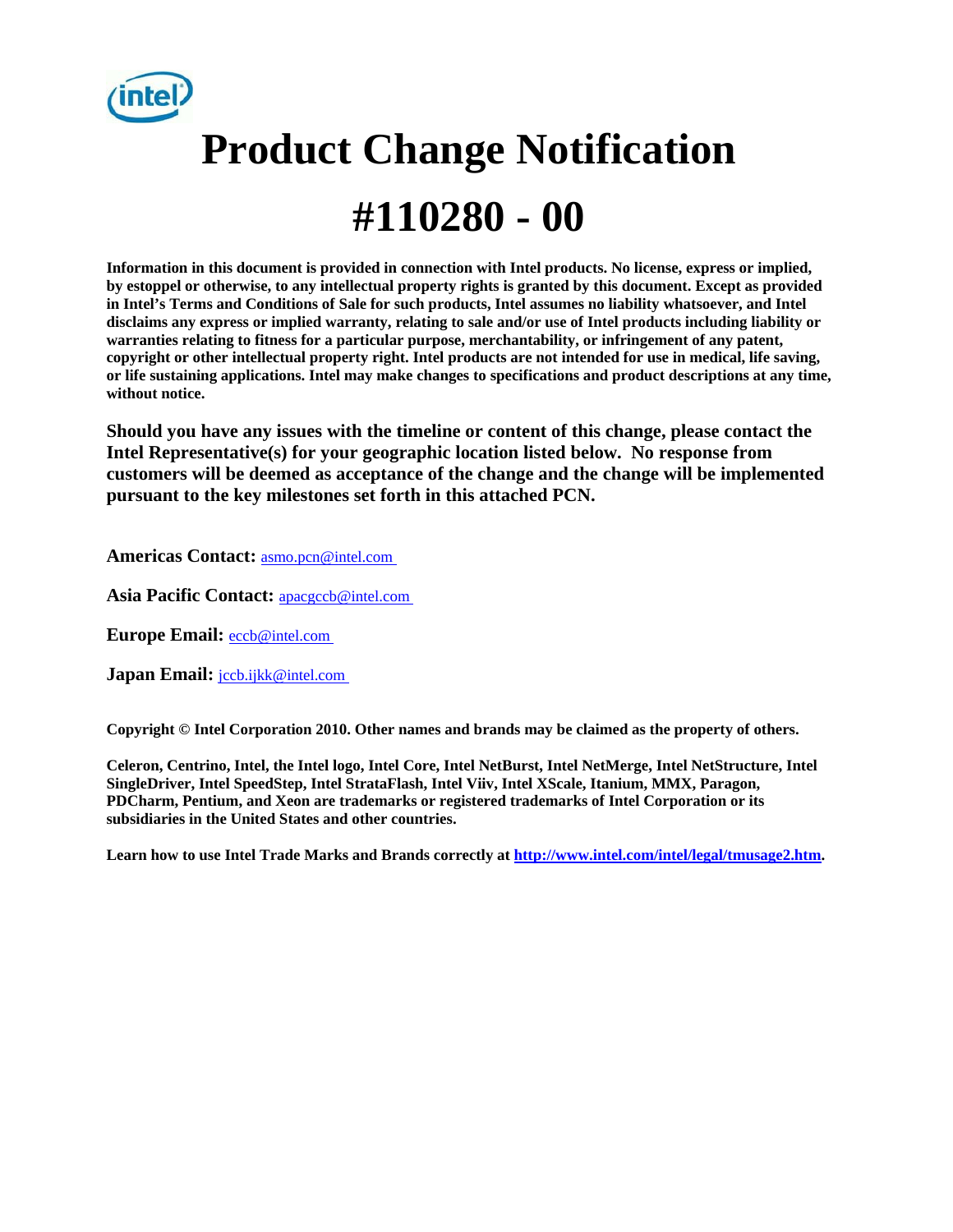

## **Product Change Notification**

| <b>Change Notification #:</b> | $110280 - 00$                                              |
|-------------------------------|------------------------------------------------------------|
| <b>Change Title:</b>          | Intel <sup>®</sup> Core <sup>TM</sup> 2 Solo Processor ULV |
|                               | SU3300/SU3500, PCN 110280 - 00,                            |
|                               | <b>Product Discontinuance for Tray</b>                     |
| <b>Date of Publication:</b>   | <b>December 7, 2010</b>                                    |

#### **Key Characteristics of the Change:**

Product Discontinuance

#### **Forecasted Key Milestones:**

|                                                                     | <b>Trav</b>       |  |  |
|---------------------------------------------------------------------|-------------------|--|--|
| <b>Product Discontinuance Program Support Begins:</b>               | December 7, 2010  |  |  |
| <b>Product Discontinuance Demand To Local Intel Representative:</b> | January 7, 2011   |  |  |
| <b>Finalize Discontinuance Assurance:</b>                           | February 11, 2011 |  |  |
| <b>Last Corporate Assurance Product Critical Date:</b>              | April 20, 2011    |  |  |
| <b>Last Product Discontinuance Order Date:</b>                      | April 29, 2011    |  |  |
| <b>Orders are Non-Cancelable and Non-Returnable After:</b>          | April 29, 2011    |  |  |
| <b>Last Product Discontinuance Shipment Date:</b>                   | October 14, 2011  |  |  |

#### **Description of Change to the Customer:**

Market demand for the products listed in the "Products Affected/Intel Ordering Codes" table below have shifted to other Intel® products. The products identified in this notification will be discontinued and unavailable for additional orders after the "Last Product Discontinuance Order Date" (see "Key Milestones" above).

#### **Customer Impact of Change and Recommended Action:**

Please determine your remaining demand for these products and place your "Last Product Discontinuance Orders" in accordance with the "Key Milestones" listed above. The tray products listed on the "Products Affected/Intel® Ordering Codes" table below will remain on Intel's Corporate Assurance Process until the "Last Product Discontinuance Order Date." "Finalize Discontinuance Assurance" is the date that customers must submit a sales order or Memorandum of Understanding (MOU) to hold the discontinued product assurance they have requested. The "Last Corporate Assurance Product Critical Date" is the last date that customers may submit a request for product utilizing Intel's Corporate Assurance Criticals Process. From date of PCN publication, interim booking and turn back deadlines or separate Letter Agreements will apply vs. the standard Corporate Assurance Process. The "Last Product Discontinuance Order Date" is the final day for customers to book the Assurance Intel® has granted after the "Last Corporate Assurance Product Critical Date."